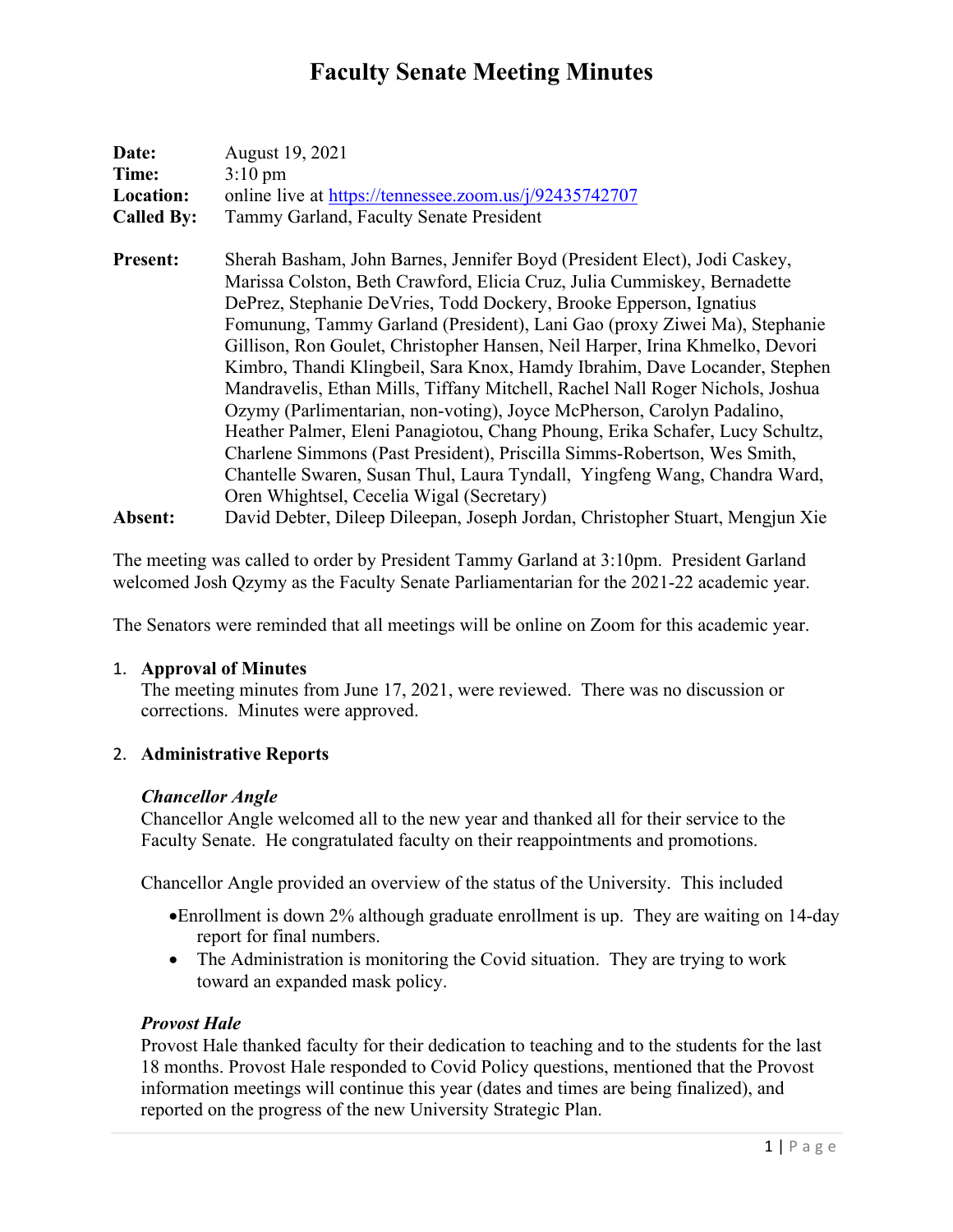#### *Brett Fuchs, Associate Dean of Students*

Brett noted that some students are worried about contracting Covid from other students. He then clarified Covid procedures for students such as:

- Students should wear masks in instructional spaces.
- If students refuse to wear masks faculty should ask them to put one on.
- If students continue to refuse to wear a mask, then faculty should ask them to leave the instructional space. Faculty should follow up this action with an email to the Student Outreach and Support.

## *Yancy Freeman, Vice Chancellor for Enrollment Management and Student Affairs*

Dr. Freeman discussed undergraduate enrollment and student activity. He also mentioned that students are developing their own initiatives to get vaccinated. We, faculty and staff, should continue to support vaccination and mask wearing. He also mentioned that staff can also ask students to wear their mask.

Julia Cummiskey voiced a concern about students attending events unmasked. She also mentioned that students not returning to the University does not seem to be all about lack of student activity. She mentioned that there is a large group of persons on campus who want more Covid safety but are not being heard.

#### 3. **Committee Reports**

There are no committee reports at this time.

#### 4. **New Business**

#### *Mandatory Reporting and the Role of the Women's Center-Sara Peters*

Sara reviewed what the Center for Women and Gender Equity (WAGE) does and discussed mandatory reporting. She reminded us that most of us are mandatory reporters and reviewed when we can report. She mentioned that reports have been significantly down over the last year. This may not be good for the students – reporting numbers have been static over the last 30 years. A decrease in reporting may indicate we are not providing appropriate paths of reporting or support for students.

#### *Confirmation of Vice President - Wes Smith and Secretary - Cecelia Wigal*

There were no discussion or objections to the proposed appointments. Confirmations were approved (unanimous)

#### *Confirmation of Faculty Handbook Committee*

There was no discussion or objections to the membership of the Handbook Committee: Wes Smith (chair), Stephanie Gillison (RCOB), Katie Gohn (LIB), Elizabeth Pearce (CAS), Chris Stuart (CAS), Dalei Wu(CECS), NTT Faculty TBD (CHEPS), Provost Designee (ex officio)

Confirmation was approved – Vote (unananimous)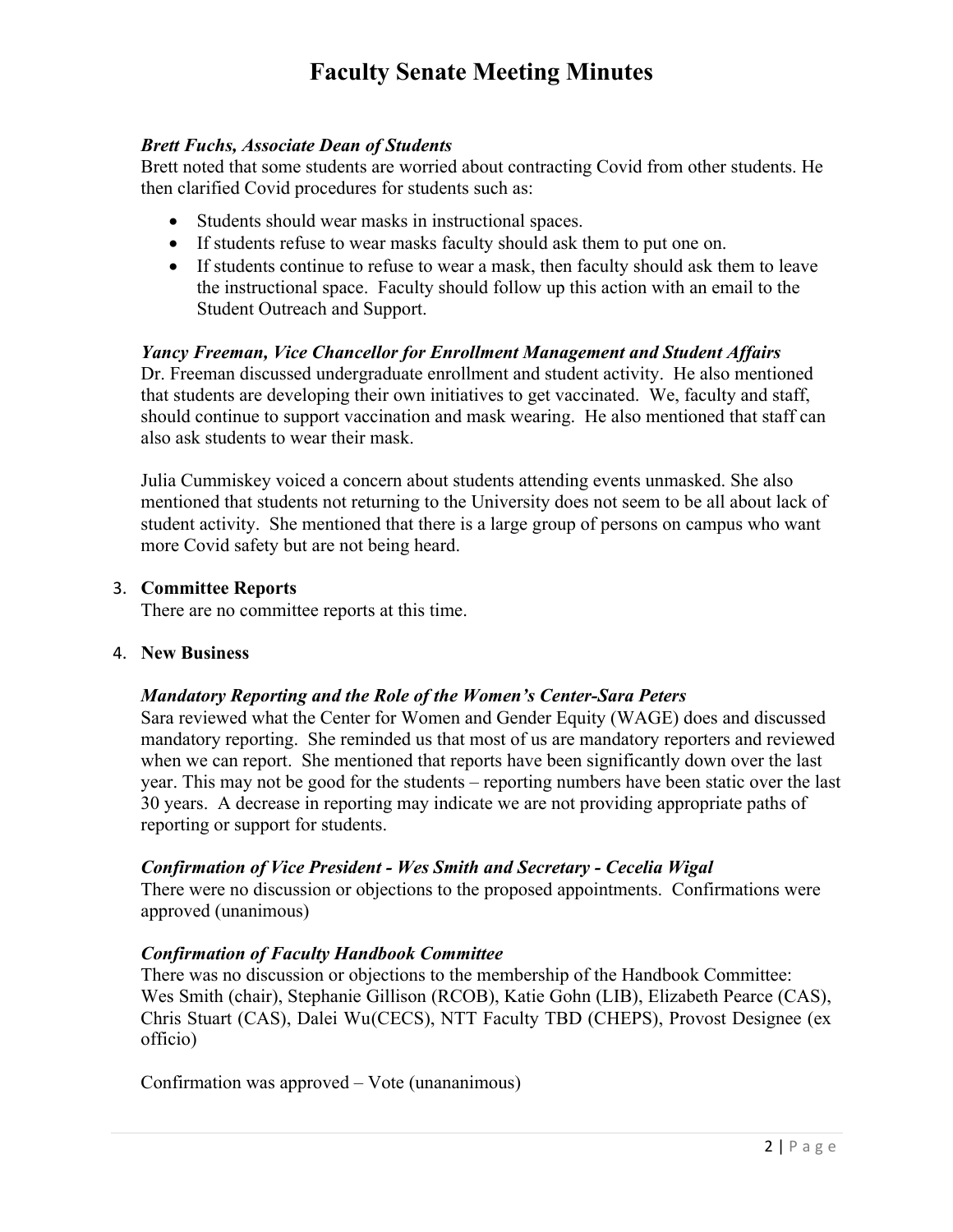## *Bylaws and Handbook Updates*

President Garland thanked all who are working on the Faculty Handbook committee. They will be working on updating the Bylaws as well.

The handbook posted on the website is up to date. Please reach out to Wes if you have any questions or concerns about the Handbook content and process. The goal is to finalize all handbook updates by the beginning of April.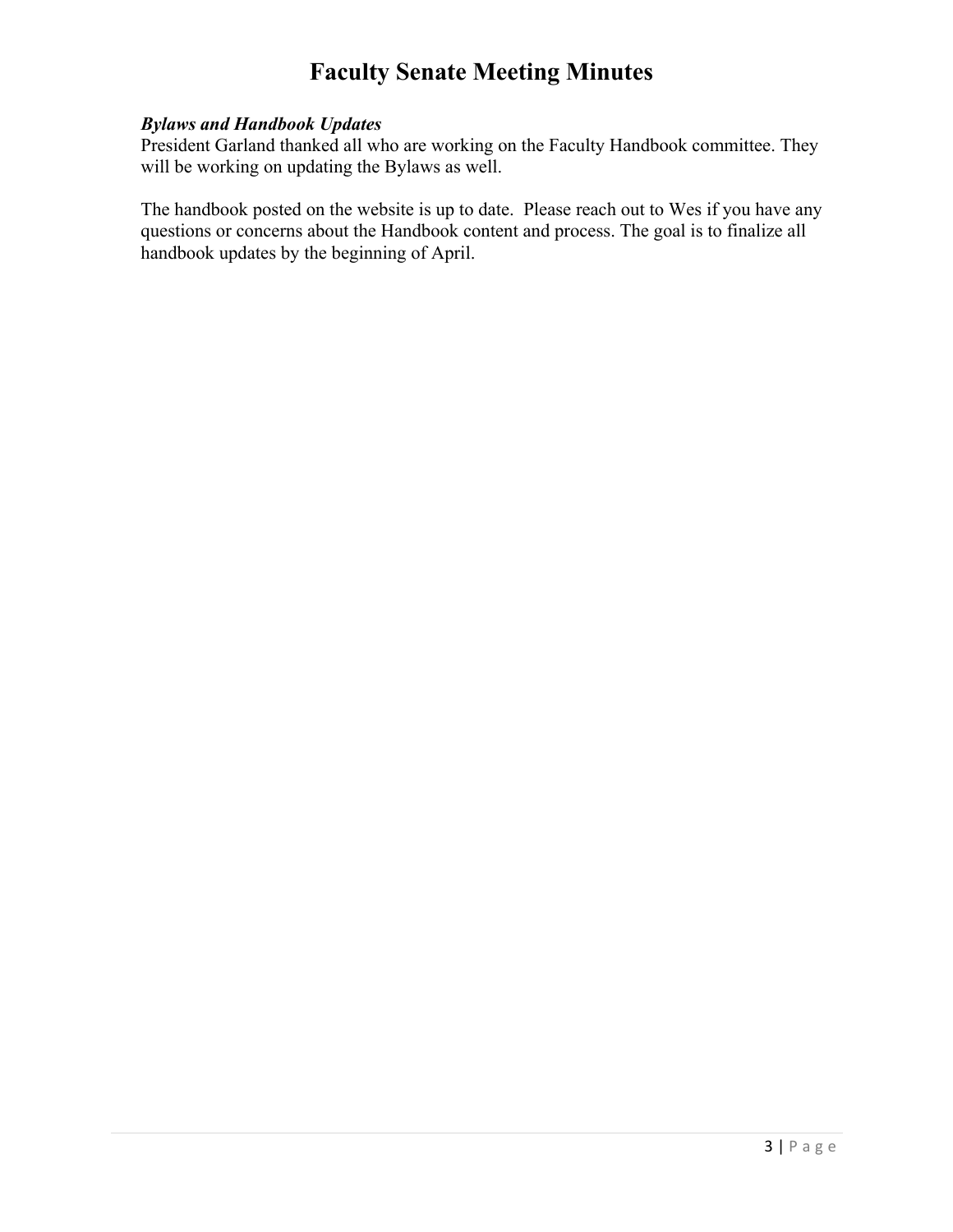#### *COVID-19 Restrictions*

We can not ask our students to vaccinate on our campus; however, we can recommend that they be vaccinated. We cannot ask students if they are vaccinated.

#### 5. **Unfinished Business**

#### *COVID-19 Absence Statement*

President Garland reviewed the background on the need to review the COVID-19 policy due to the change of the Covid environment in Aug 2021. She mentioned that the vote regarded a return to a preapproved absence policy and that the motion, that was conducted electronically, passed 26-5.

There is a motion on the floor, from Senator Ron Goulet, to declare the vote null and void. Dr. Goulet's basis for this motion is that the Faculty Senate Bylaws were not followed regarding the online vote. Specifically, the Senate did not have an opportunity to discuss the motion. Stephanie Gillison agreed with Ron's concerns and stated that the spring policy was approved over a year ago and the fall Covid conditions are now different.

Following is a summary of the discussion on this motion and the result.

- President Garland noted the Senate needs to address the Bylaws since it does not address emergency situations such as Covid.
- Vice President Smith suggested that the Bylaws needs a summer voting policy.
- No one seconded Dr. Goulet's motion.
- Susan Thul motioned to reaffirm the vote made on canvas. Sara Knox seconded. There was little discussion. The reaffirming vote passed 31 to 1.
- President Garland confirmed that the Bylaws will be revised to address online voting of the Faculty Senate.

#### 6. **Faculty Concerns**

Sara Knox mentioned that being exposed to delta, even if you are vaccinated, is very concerning. There are break through cases that we need to be concerned about. We need to face this.

Roger Nichols mentioned there are leaks in the roofs of Lupton Hall and wants to know when repairs will be made. Vice Chancellor Tyler Forrest. Tyler Forrest responded that roof was not completed as part of the recent renovations. However, building supplies are presently arriving and work is in progress.

President Tammy Garland noted the ongoing health insurance discussions between CHI Memorial and BlueCross Blue Shield. Vice Chancellor Tyler Forest is optimistic that an agreement will be worked out. The issue is being monitored and pushed on UTC's end.

Julia Cummiskey mentioned she is frustrated that people are saying they did not expect to be working in the Covid environment again. Predictions indicate that pandemics will happen more frequently. We need to be work on being prepared.